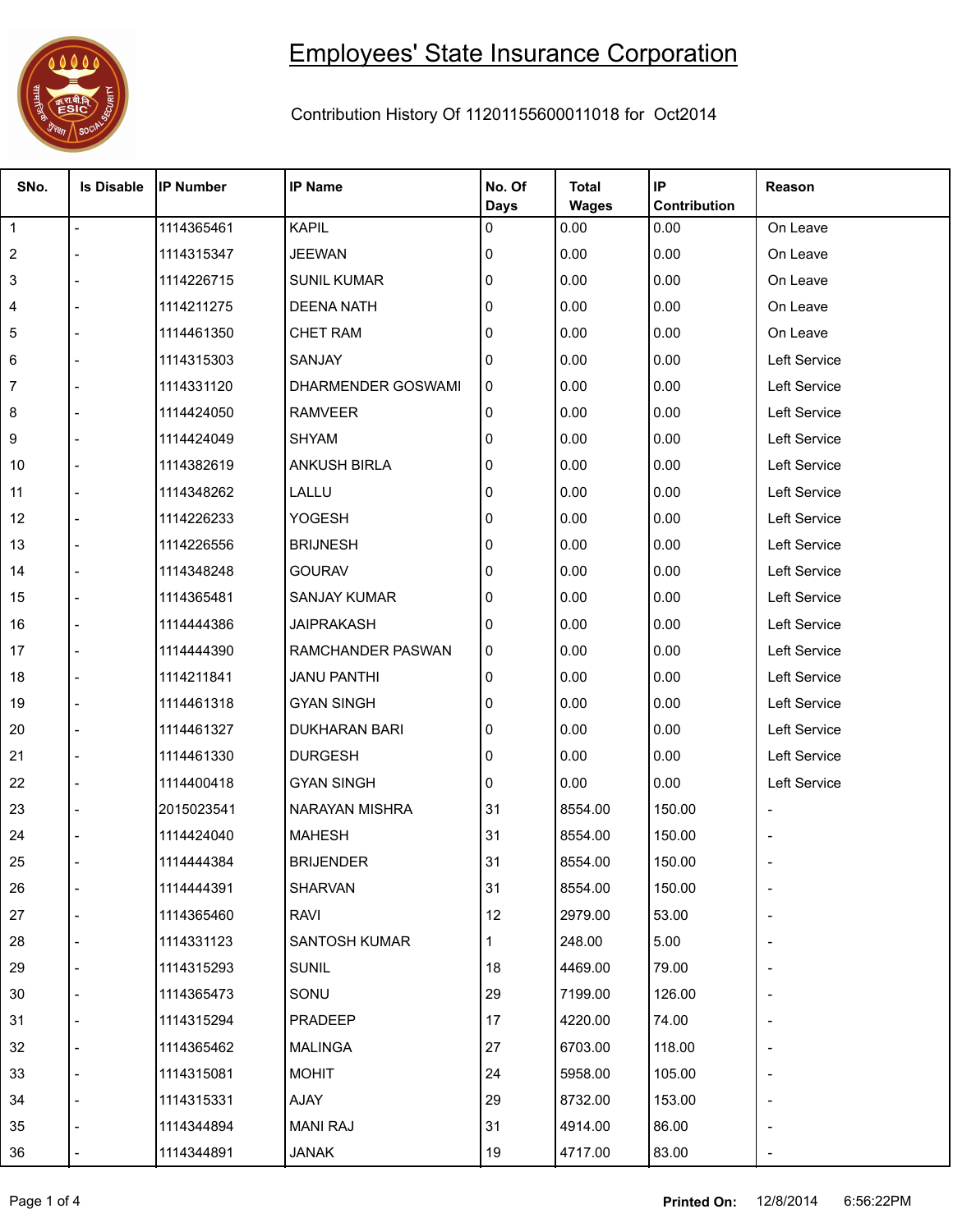| SNo. | <b>Is Disable</b> | <b>IP Number</b> | <b>IP Name</b>       | No. Of            | <b>Total</b>            | IP                    | Reason                   |
|------|-------------------|------------------|----------------------|-------------------|-------------------------|-----------------------|--------------------------|
| 37   | $\overline{a}$    | 1114331121       | PRITHVI RAJ          | <b>Days</b><br>31 | <b>Wages</b><br>4914.00 | Contribution<br>86.00 | $\blacksquare$           |
| 38   |                   | 1114382626       | SUKHBIR SINGH        | 31                | 7696.00                 | 135.00                |                          |
| 39   |                   | 1114365463       | LALIT                | 31                | 7696.00                 | 135.00                |                          |
| 40   |                   | 1114365469       | <b>MAHENDER</b>      | 31                | 7944.00                 | 140.00                |                          |
| 41   |                   | 1114382624       | <b>SIKANDER</b>      | 31                | 9682.00                 | 170.00                |                          |
| 42   |                   | 1114424053       | <b>ANIL KUMAR</b>    | 17                | 4220.00                 | 74.00                 | $\overline{\phantom{0}}$ |
| 43   |                   | 1114226424       | <b>BHAGWAN DAS</b>   | 31                | 9382.00                 | 165.00                |                          |
| 44   |                   | 1114211996       | <b>DEVRAJ</b>        | 31                | 9658.00                 | 170.00                |                          |
| 45   |                   | 1114400419       | PARDEEP              | 31                | 9658.00                 | 170.00                |                          |
| 46   |                   | 1114226236       | <b>SUBHASH</b>       | 31                | 10072.00                | 177.00                |                          |
| 47   |                   | 1114211627       | DEEPAK KUMAR         | 31                | 11313.00                | 198.00                |                          |
| 48   |                   | 1114348256       | RAJU KUMAR           | 31                | 12003.00                | 211.00                |                          |
| 49   |                   | 1114211187       | <b>RAJESH</b>        | 24                | 6760.00                 | 119.00                |                          |
| 50   |                   | 1114444392       | <b>SHARDA</b>        | 29                | 8002.00                 | 141.00                |                          |
| 51   |                   | 1114211361       | <b>PAWAN</b>         | 31                | 10624.00                | 186.00                |                          |
| 52   |                   | 1114211308       | <b>GHANSHYAM</b>     | 28                | 7864.00                 | 138.00                |                          |
| 53   |                   | 1114382599       | AJAY KUMAR           | 28                | 7726.00                 | 136.00                |                          |
| 54   |                   | 1114424032       | <b>DEEPAK</b>        | 30                | 8278.00                 | 145.00                |                          |
| 55   |                   | 1114211624       | <b>RESHAM</b>        | 26                | 7174.00                 | 126.00                |                          |
| 56   |                   | 1114348231       | RAHUL MATHUR         | 28                | 7726.00                 | 136.00                |                          |
| 57   |                   | 1114211321       | <b>RAKESH RAI</b>    | 26                | 7174.00                 | 126.00                |                          |
| 58   |                   | 1114211976       | <b>PAWAN</b>         | 31                | 12693.00                | 223.00                |                          |
| 59   |                   | 1114226223       | <b>SURESH</b>        | 31                | 10899.00                | 191.00                |                          |
| 60   |                   | 1114365479       | <b>GAURAV MANDAL</b> | 16                | 4415.00                 | 78.00                 |                          |
| 61   |                   | 1114348147       | <b>SANDEEP SINGH</b> | 31                | 12279.00                | 215.00                |                          |
| 62   |                   | 1114277124       | <b>ROSHNI</b>        | 31                | 8554.00                 | 150.00                |                          |
| 63   |                   | 1114211197       | <b>SUMAN</b>         | 31                | 9382.00                 | 165.00                |                          |
| 64   |                   | 1114348211       | <b>PUSHPENDER</b>    | 31                | 8968.00                 | 157.00                |                          |
| 65   |                   | 1114348227       | <b>GOPAL</b>         | 31                | 11313.00                | 198.00                |                          |
| 66   |                   | 1114287403       | <b>BHARAT KUMAR</b>  | 26                | 7312.00                 | 128.00                |                          |
| 67   |                   | 1114226727       | SANJU                | 31                | 9934.00                 | 174.00                |                          |
| 68   |                   | 1114211229       | MANTU                | 31                | 11727.00                | 206.00                |                          |
| 69   |                   | 1114226683       | <b>GOVIND SINGH</b>  | 31                | 9934.00                 | 174.00                |                          |
| 70   |                   | 1114211614       | <b>RACHANA</b>       | 31                | 10486.00                | 184.00                |                          |
| 71   |                   | 1114212014       | <b>VISHAL SAINI</b>  | 31                | 9520.00                 | 167.00                |                          |
| 72   |                   | 1114211356       | JAIPAL               | 31                | 10348.00                | 182.00                |                          |
| 73   |                   | 1114211279       | SANJEEV KUMAR        | 31                | 12279.00                | 215.00                |                          |
| 74   |                   | 1114212015       | <b>RAM KUMAR</b>     | 31                | 11865.00                | 208.00                |                          |
| 75   |                   | 1114211956       | NEELAM               | 31                | 10072.00                | 177.00                |                          |
| 76   |                   | 1114211758       | <b>MAMTA</b>         | 31                | 10210.00                | 179.00                |                          |
| 77   |                   | 1114212004       | <b>PUSPA</b>         | 31                | 10761.00                | 189.00                |                          |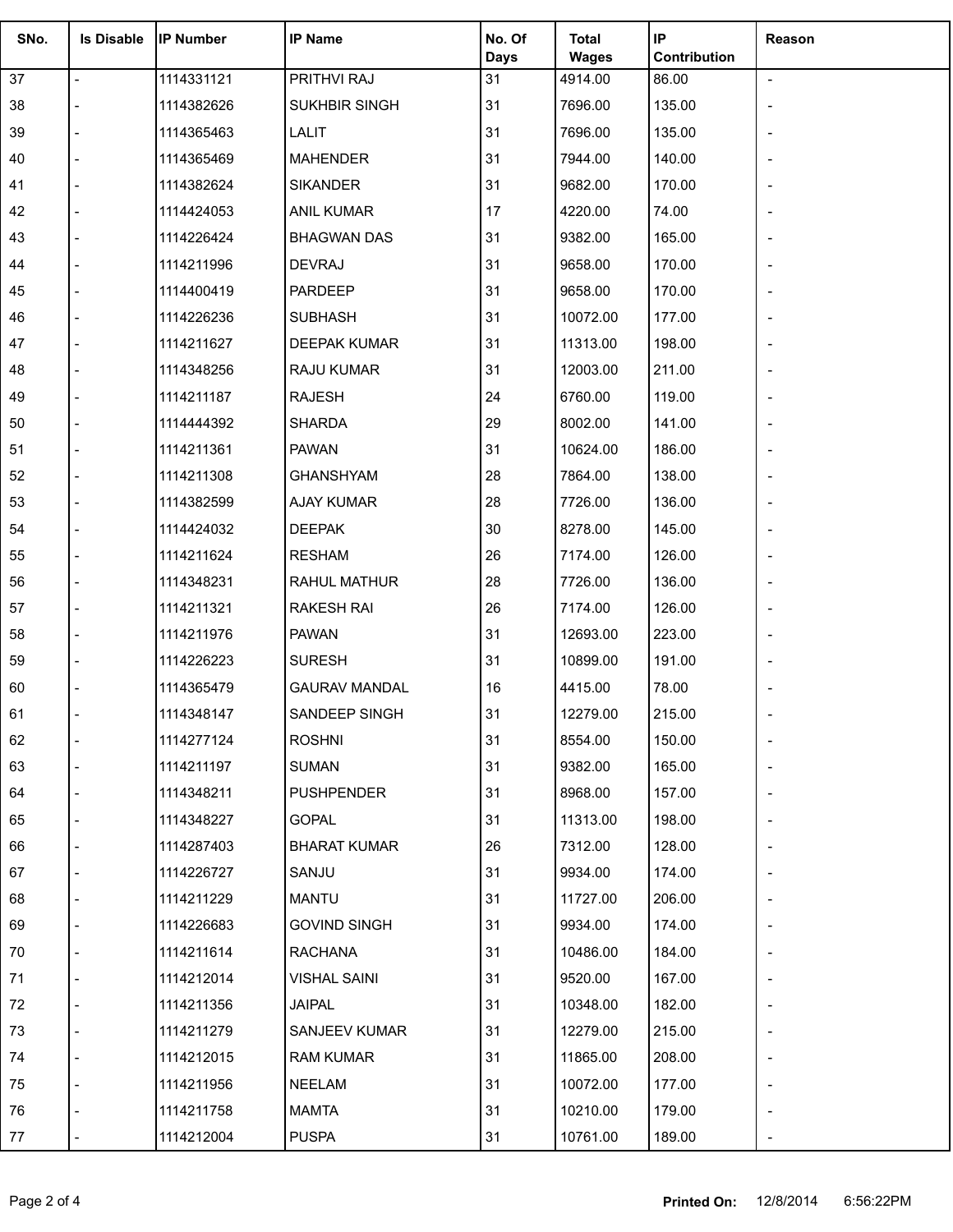| SNo. | <b>Is Disable</b> | <b>IP Number</b> | <b>IP Name</b>                      | No. Of<br>Days | <b>Total</b><br><b>Wages</b> | IP<br>Contribution | Reason                   |
|------|-------------------|------------------|-------------------------------------|----------------|------------------------------|--------------------|--------------------------|
| 78   | $\blacksquare$    | 1114226251       | <b>LEKH RAJ</b>                     | 31             | 9934.00                      | 174.00             | $\blacksquare$           |
| 79   |                   | 1114348244       | <b>VICKY KUMAR PANIKA</b>           | 12             | 3311.00                      | 58.00              |                          |
| 80   |                   | 1114211151       | <b>KARUNA</b>                       | 27             | 7450.00                      | 131.00             |                          |
| 81   |                   | 1114287394       | <b>RAVINDER RAUT</b>                | 31             | 10899.00                     | 191.00             |                          |
| 82   |                   | 1114348252       | <b>JAI BHAGWAN</b>                  | 31             | 9382.00                      | 165.00             |                          |
| 83   |                   | 1114348253       | <b>KARAMBIR</b>                     | 31             | 9106.00                      | 160.00             |                          |
| 84   |                   | 1114348264       | <b>NITIN KUMAR</b>                  | 31             | 9796.00                      | 172.00             |                          |
| 85   |                   | 1114348268       | SALEHA BEGAM                        | 31             | 8830.00                      | 155.00             | $\overline{a}$           |
| 86   |                   | 1114382601       | <b>KAVITA</b>                       | 28             | 7726.00                      | 136.00             |                          |
| 87   |                   | 1114382603       | <b>SUNIL KUMAR</b>                  | 31             | 9934.00                      | 174.00             |                          |
| 88   |                   | 1114382605       | <b>MILAN</b>                        | 31             | 12417.00                     | 218.00             |                          |
| 89   |                   | 1114382611       | <b>NARENDRA SINGH</b>               | 31             | 10486.00                     | 184.00             |                          |
| 90   |                   | 1114382615       | <b>ANIL</b>                         | 26             | 7174.00                      | 126.00             | $\overline{\phantom{0}}$ |
| 91   |                   | 1114382618       | <b>SUNIL</b>                        | 31             | 8554.00                      | 150.00             |                          |
| 92   |                   | 1114400421       | <b>RAKESH THAKUR</b>                | 31             | 9796.00                      | 172.00             |                          |
| 93   |                   | 1114400425       | <b>ROHIT</b>                        | 31             | 9658.00                      | 170.00             |                          |
| 94   |                   | 1114424025       | <b>ARUN KUMAR</b>                   | 31             | 9658.00                      | 170.00             |                          |
| 95   |                   | 1114424030       | <b>RAJESH</b>                       | 31             | 12555.00                     | 220.00             |                          |
| 96   |                   | 1114424033       | DHARMENDER KUMAR                    | 25             | 6898.00                      | 121.00             |                          |
| 97   |                   | 1114424036       | <b>SHUKLA</b><br>SAIYAD GULAM ANWAR | 28             | 7726.00                      | 136.00             | $\overline{\phantom{0}}$ |
| 98   |                   | 1114424037       | YOGESH KUMAR                        | $\overline{7}$ | 1932.00                      | 34.00              | $\overline{a}$           |
| 99   |                   | 2013005319       | <b>SANTOSH</b>                      | 31             | 16900.00                     | 296.00             |                          |
| 100  |                   | 2013713287       | <b>SARVINDER</b>                    | 31             | 12279.00                     | 215.00             |                          |
| 101  |                   | 1114444383       | <b>JITENDRA KUMAR</b>               | 14             | 4001.00                      | 71.00              |                          |
| 102  |                   | 1114444385       | <b>NAYAB SINGH</b>                  | 31             | 9244.00                      | 162.00             |                          |
| 103  |                   | 1114444388       | RAJMANGAL                           | 31             | 9658.00                      | 170.00             |                          |
| 104  |                   | 1114444389       | <b>VINOD KUMAR</b>                  | 31             | 10486.00                     | 184.00             |                          |
| 105  |                   | 1114444393       | <b>MD SAJJAD</b>                    | 31             | 9520.00                      | 167.00             |                          |
| 106  |                   | 1114444405       | <b>SUNIL</b>                        | 31             | 10624.00                     | 186.00             |                          |
| 107  |                   | 1114461374       | KAILASH SINGH                       | 27             | 4831.00                      | 85.00              |                          |
| 108  |                   | 1114461306       | <b>NITAI MALO</b>                   | 30             | 7448.00                      | 131.00             |                          |
| 109  |                   | 1114461307       | PRADEEP KUMAR YADAV                 | 31             | 6362.00                      | 112.00             |                          |
| 110  |                   | 1114461308       | AMIT RAGHAV                         | 31             | 6362.00                      | 112.00             |                          |
| 111  |                   | 1114461310       | JITENDRA KUMAR                      | 31             | 6362.00                      | 112.00             |                          |
| 112  |                   | 1114461314       | RAMJATAN                            | 31             | 7696.00                      | 135.00             |                          |
| 113  |                   | 1114461315       | SATISH KUMAR GUPTA                  | 31             | 7696.00                      | 135.00             |                          |
| 114  |                   | 1114461316       | <b>VINOD KUMAR</b>                  | 27             | 6703.00                      | 118.00             |                          |
| 115  |                   | 1114461324       | <b>PREM SHANKAR SINGH</b>           | 31             | 7696.00                      | 135.00             |                          |
| 116  |                   | 1114461333       | <b>AMIT KUMAR</b>                   | 3              | 745.00                       | 14.00              |                          |
| 117  |                   | 1114461334       | RAGHAVENDRA SINGH                   | 31             | 7696.00                      | 135.00             |                          |
| 118  |                   | 1114461336       | <b>MRITYUNJAY</b>                   | 10             | 2483.00                      | 44.00              | $\overline{a}$           |